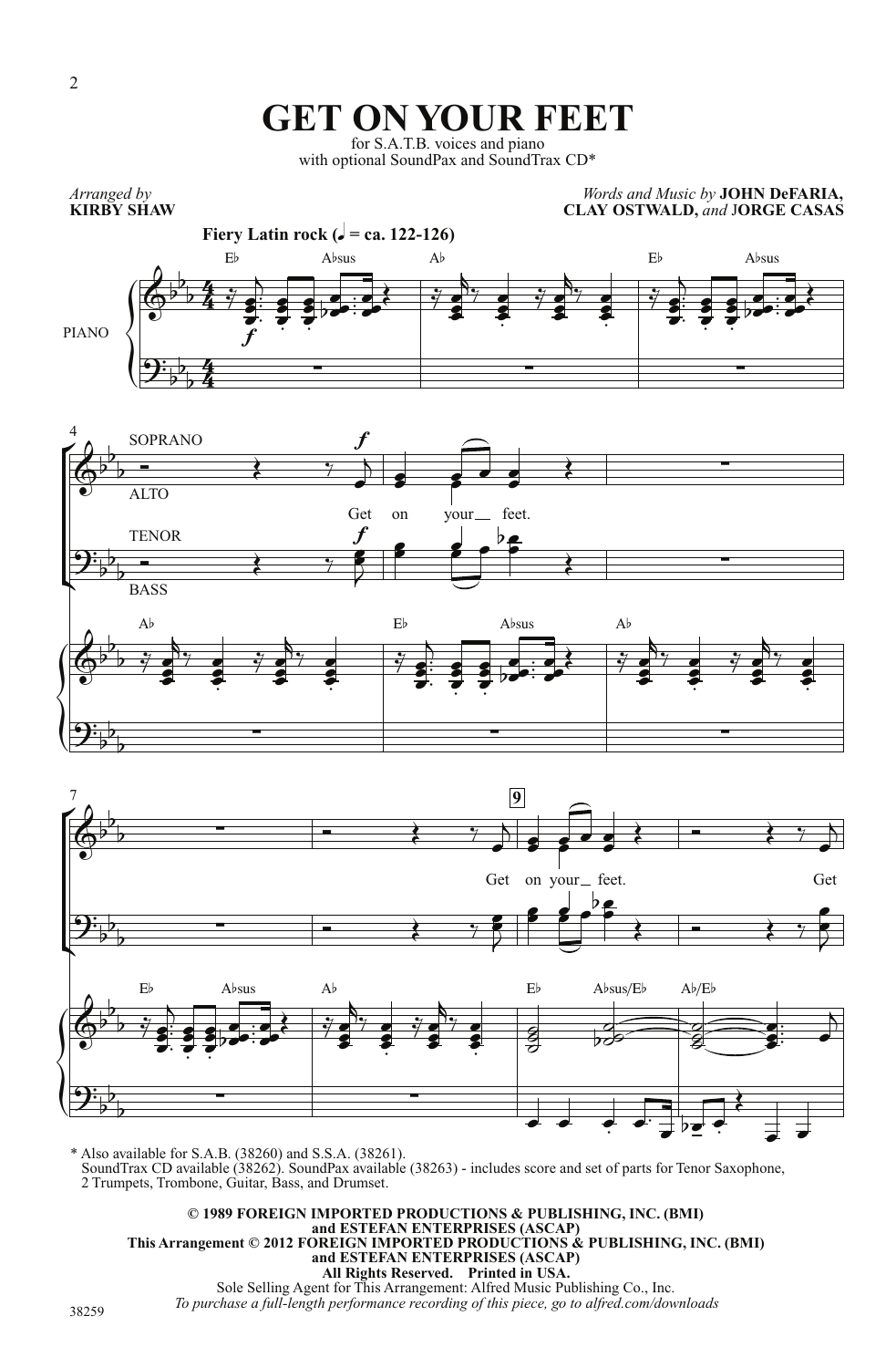





38259